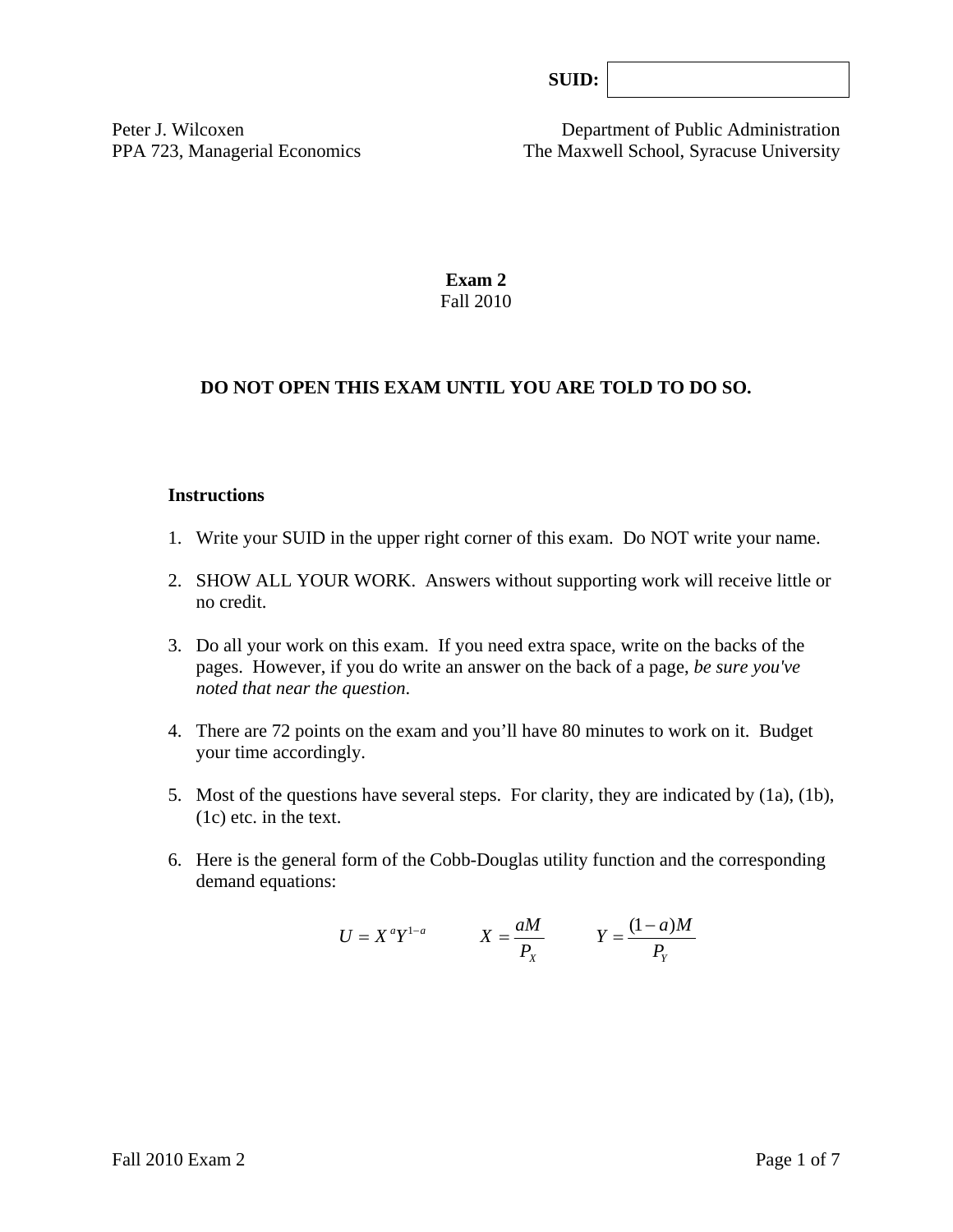## **Question 1 (12 points)**

One of the households in the table below has Cobb-Douglas preferences. **(1a)** Please determine which one and calculate the value of *a* for that household. **(1b)** If Px=\$10, Py=\$6 and the household has \$1000 to spend, please determine the household's consumption of X and Y. **(1c)** Draw the household's budget constraint and include the numerical values of its intercepts. Also sketch several of its indifference curves and show its equilibrium on the diagram. Be sure to show your work and label everything.

| <b>House</b> | Year | Income | $\mathbf{P} \mathbf{x}$ | $P_{V}$ | Ox | <b>Qy</b> |
|--------------|------|--------|-------------------------|---------|----|-----------|
| А            | 2008 | 900    | 10                      |         | 30 | 120       |
|              | 2009 | 1800   | 15                      | q       | 45 | 125       |
| B            | 2008 | 800    | 10                      |         | 32 | 96        |
|              | 2009 | 900    | 15                      | 9       | 24 | 60        |
| C            | 2008 | 1100   | 10                      | 5       | 88 | 44        |
|              | 2009 | 1170   | 15                      | q       | 60 | 30        |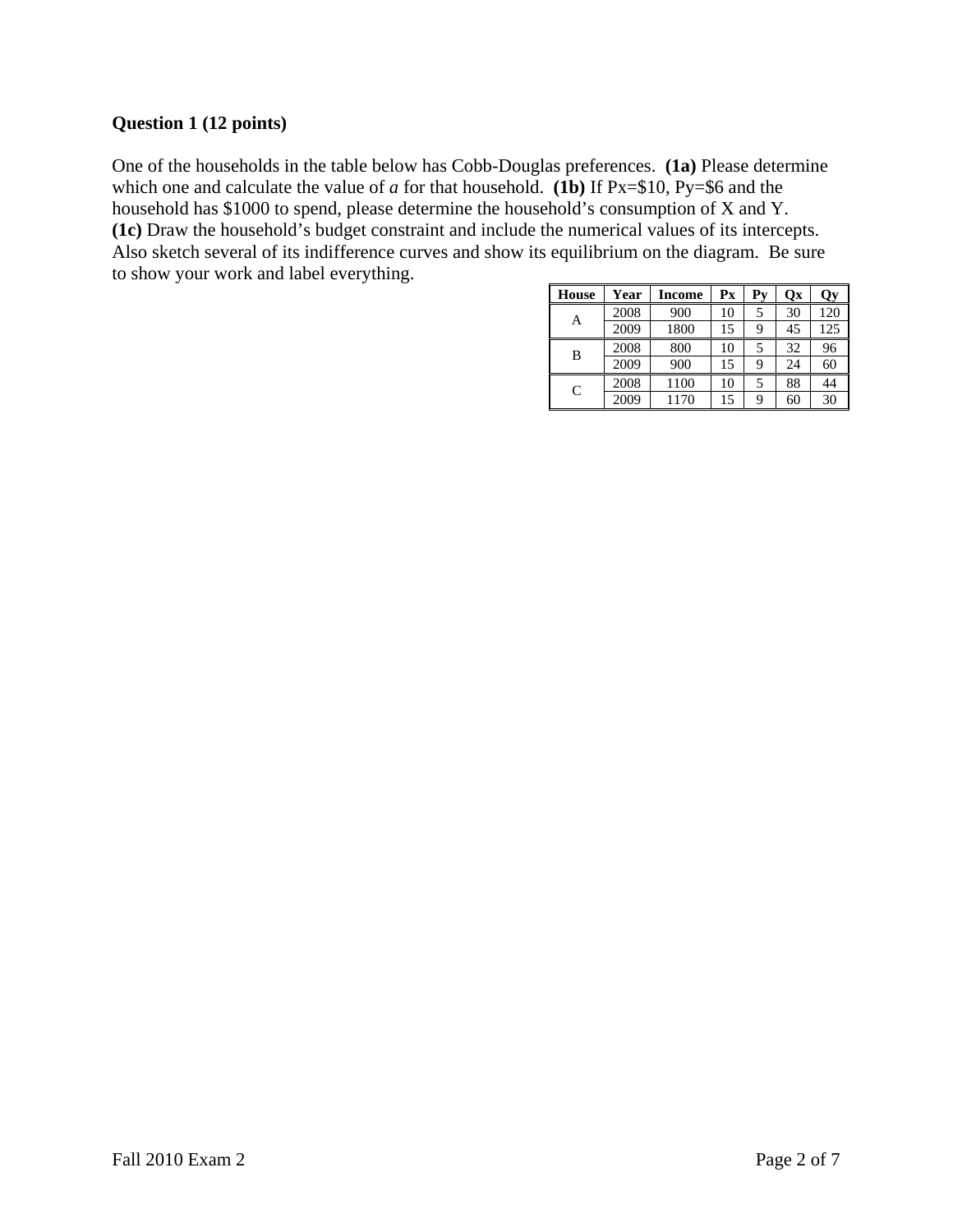## **Question 2 (12 points)**

**(2a)** Please derive the expenditure function for a household with Cobb-Douglas preferences. Be sure to show all the steps, not just the final result. Then analyze a \$2.50 tax on good X applied to the household from question 1. The supply of X is perfectly elastic and Px rises to  $$12.50$ . Everything else remains the same: Py=\$6 and M=\$1000. **(2b)** What is the compensating variation for this policy? **(2c)** How much tax revenue does it raise?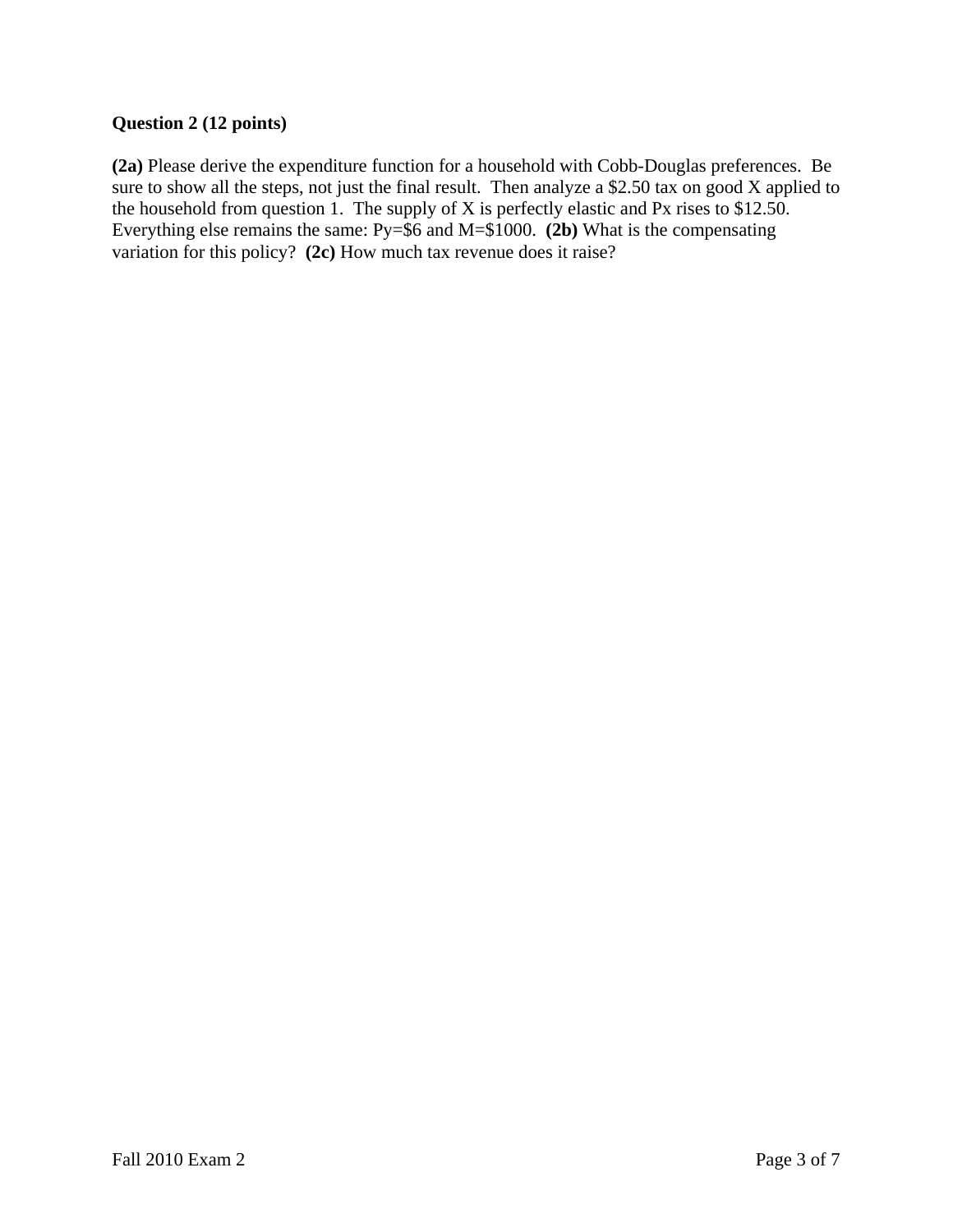### **Question 3 (12 points)**

**(3a)** A household regards X and Y as perfect complements and always buys *a* units of good X for each unit of good Y. Please derive the household's demand equations for X and Y in terms of *a,* Px, Py and income M. Be sure to show the steps involved, don't just write down the equations. **(3b)** One of the households in the table below (same as the previous table) has perfect complements preferences. Please determine which household it is and calculate the value of *a*.

| <b>House</b> | Year | Income | $\mathbf{P} \mathbf{x}$ | Pv | <b>Qx</b> | Qу  |
|--------------|------|--------|-------------------------|----|-----------|-----|
| A            | 2008 | 900    | 10                      |    | 30        | 120 |
|              | 2009 | 1800   | 15                      | q  | 45        | 125 |
| B            | 2008 | 800    | 10                      |    | 32        | 96  |
|              | 2009 | 900    | 15                      | q  | 24        | 60  |
| C            | 2008 | 1100   | 10                      | 5  | 88        | 44  |
|              | 2009 | 1170   | 15                      | q  | 60        | 30  |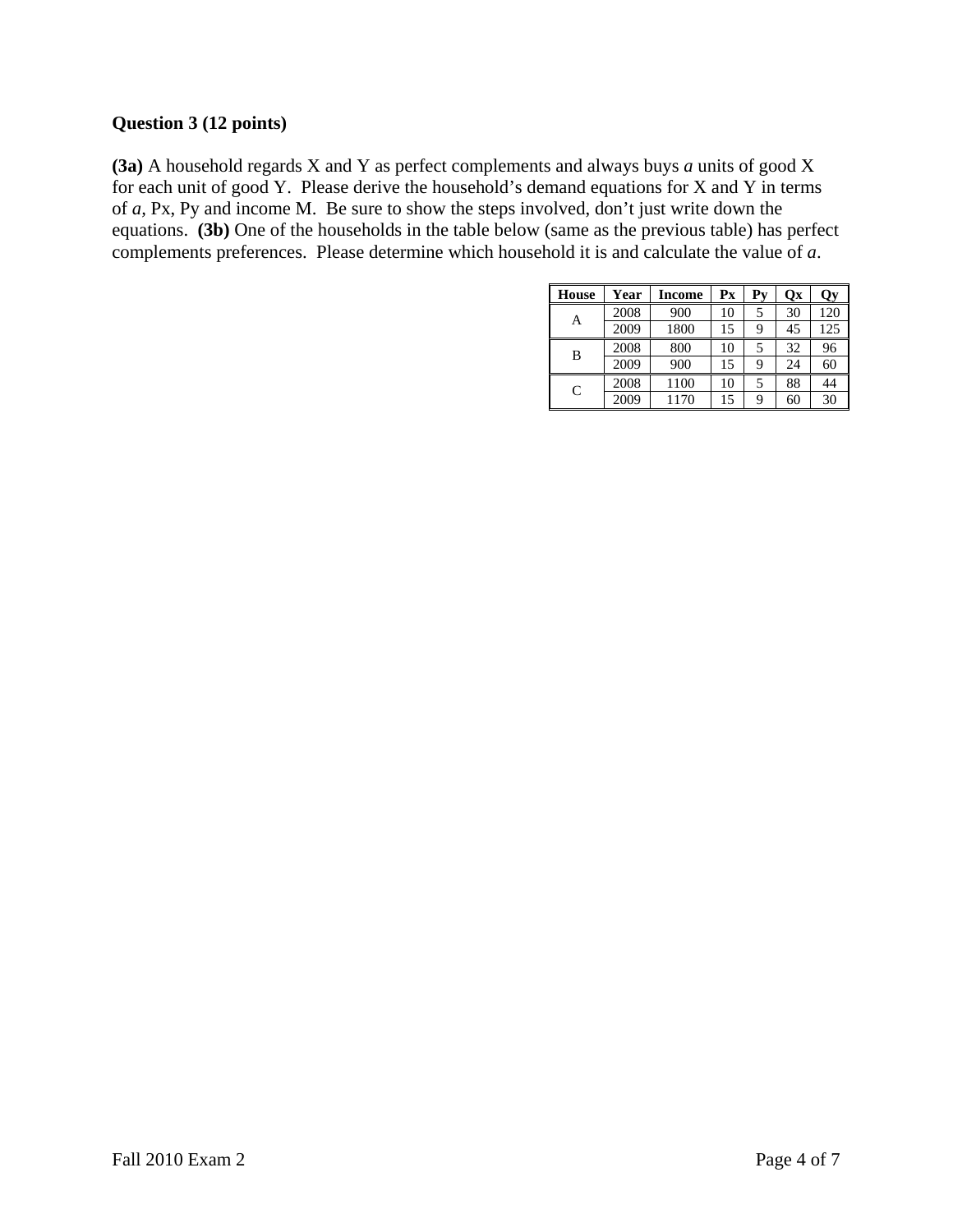### **Question 4 (12 points)**

Suppose the household from question 3 has \$1300 of income, Px=\$10 and Py=\$6. **(4a)** Please determine the household's equilibrium consumption of X and Y. **(4b)** Draw the household's budget constraint and include the numerical values of its intercepts. Also sketch several of its indifference curves and show its equilibrium on the diagram. Be sure to show your work and label everything. **(4c)** Determine the compensating variation for a subsidy policy that reduces Px to \$8. (You do not need to graph the new equilibrium.) **(4d)** Is the household better or worse off? How do you know?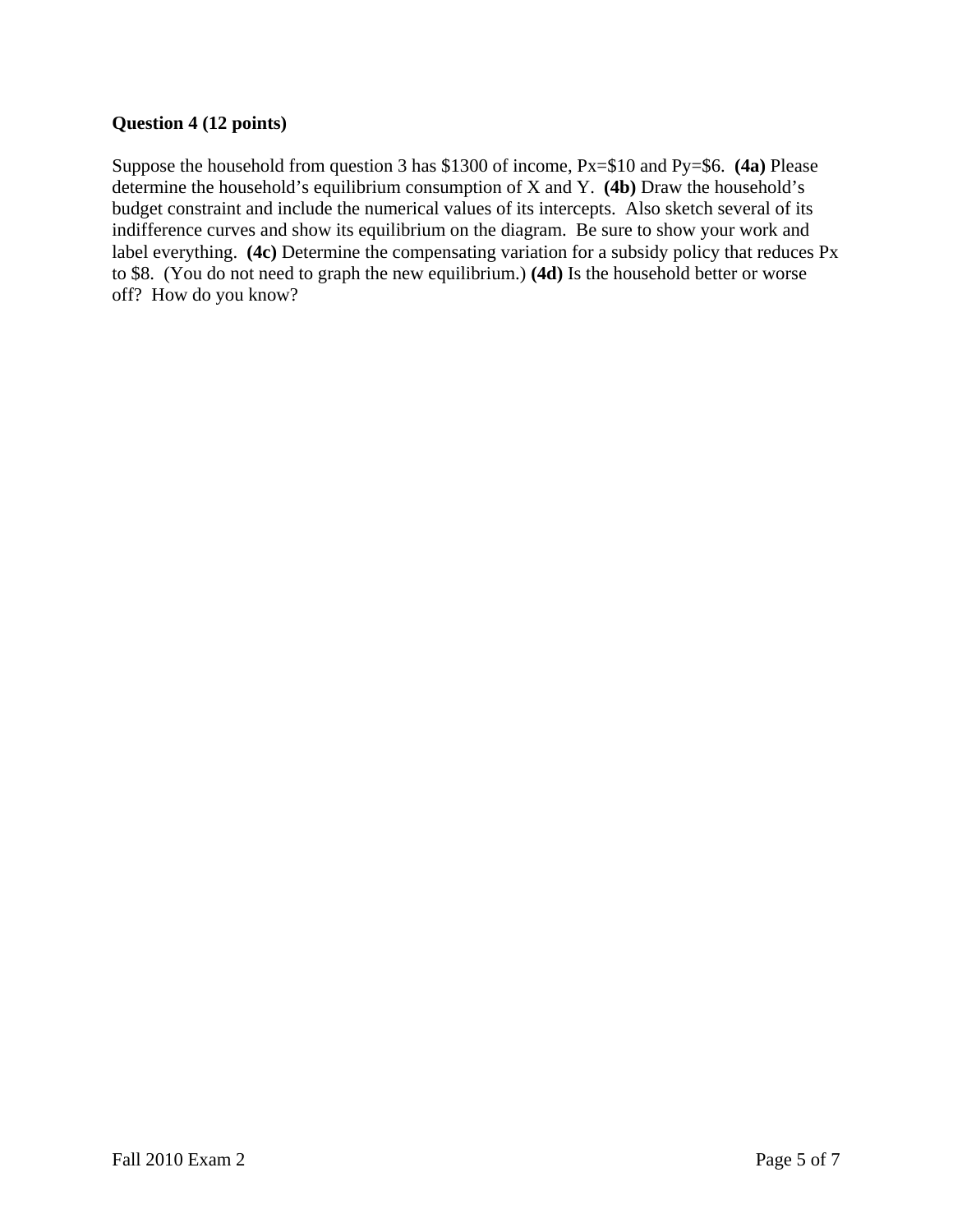### **Question 5 (12 points)**

A household buys two goods, food (X) and services (Y), and its preferences can be represented by the utility function shown below. Also shown are the household's demand equations and expenditure function:

 $U = (X - 5)^{0.5} * Y^{0.5}$  $X = 5 + (M - 5*Px)/(2*Px)$  $Y = (M - 5*Px)/(2*Py)$  $M = 2*U*Px^{0.5*Py^{0.5}} + 5*Px$ 

Initially, Px=\$10, Py=\$5 and M=\$1050.

**(5a)** Please calculate the initial equilibrium. Now suppose the government is considering a package of policy changes that would cause Px to rise to \$12 and Py to fall to \$3. The household's income would remain \$1050. **(5b)** Please calculate the compensating variation for this policy.